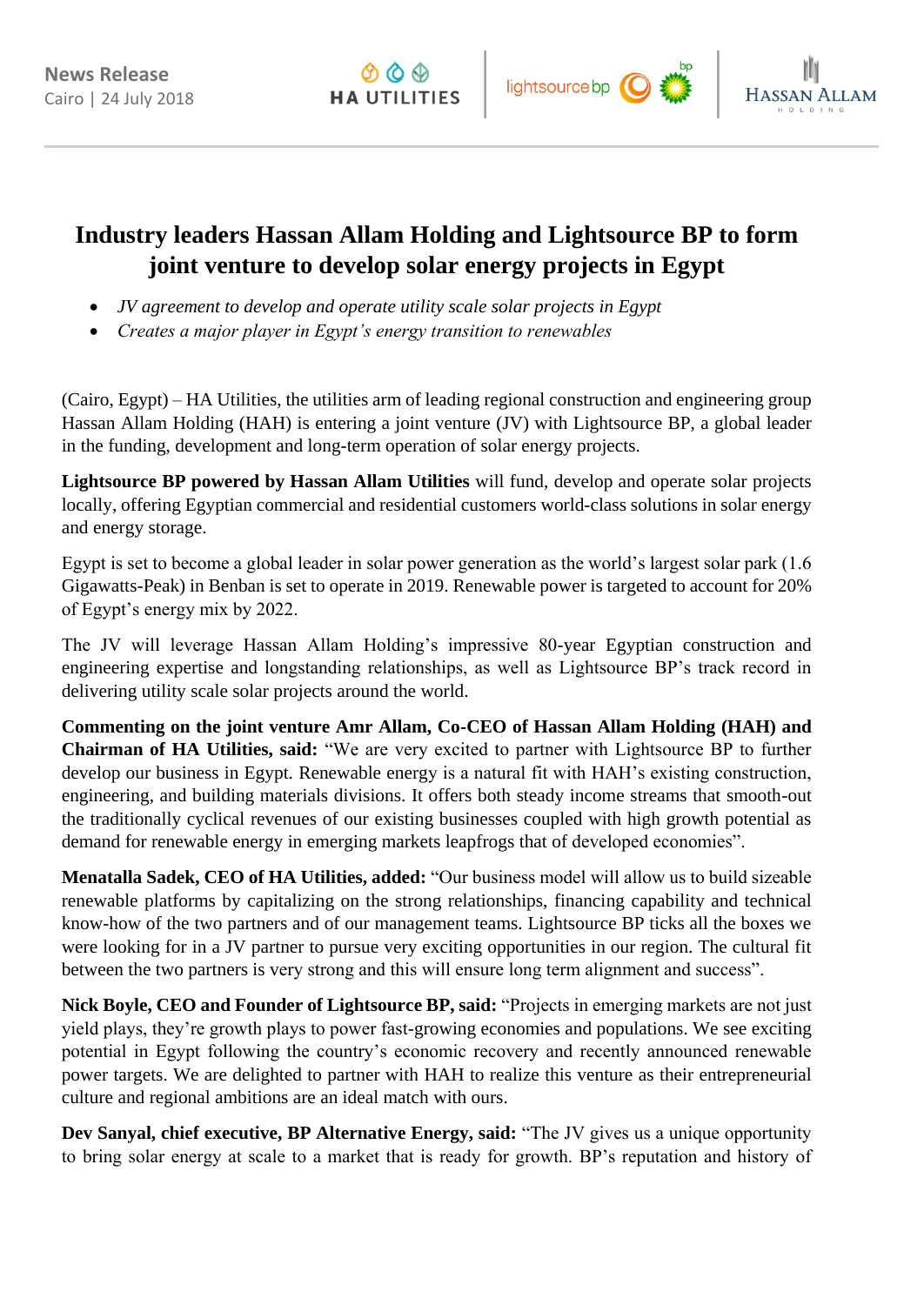



operating in Egypt puts us in a great position to deliver competitive renewable energy alongside our existing operations."

—Ends—

## **About Lightsource BP**

Lightsource BP is an independent, global leader in the funding, development, acquisition and long-term management of solar PV projects. In late 2017, the company and BP announced that they had agreed to form a strategic partnership, when BP acquired a 43% equity share and the company was rebranded Lightsource BP. Established in 2010, Lightsource BP has swiftly become the largest utility scale solar developer and largest O&M services provider in Europe with over \$3 billion of capital invested across 2GW of solar projects globally. Through its integrated platform, structured finance, in-house engineering excellence and dedicated O&M division, Lightsource BP plays a pivotal role in driving the future global energy mix. The company also boasts some of the leading talent in the industry, with a team of over 300 specialists in seven offices across four continents. For more information, visit [www.lightsourcebp.com](http://www.lightsourcebp.com/)

## **About Hassan Allam Holding**

Hassan Allam Holding is a leading Egyptian engineering and construction group whose primary operations include infrastructure, power, industrial, petrochemical and special building projects in Egypt and the MENA region. The founders of Hassan Allam Holding commenced operations in 1936, making it one of the oldest construction groups in the MENA region with a solid reputation, superior technical capabilities, and a diversified portfolio. With a legacy of identifying and investing in attractive infrastructure projects, in the past five years it has delivered over 70 projects worth over USD 3 billion and has a current backlog of around USD 3.5 billion as of May 2018. For more information, visit [www.hassanallam.com.](file:///C:/Users/Amr/Downloads/www.hassanallam.com)

# **About Hassan Allam Utilities**

HA Utilities is an asset developer and investment platform for power, renewables, and water-related opportunities that address the underserved energy market and growing demand for infrastructure in Egypt and the region. Established in 2017, the platform focuses on partnerships to develop and operate renewable power as well as water desalination and treatment projects. For more information, visit [www.hautilities.com.](http://www.hautilities.com/)

### **Contacts:**

**Lightsource BP: Liza Gray** Head of Communications [Liza.gray@lightsourcebp.com](mailto:Liza.gray@lightsourcebp.com) +44 7787228938 [www.lightsourcebp.com](http://www.lightsourcebp.com/)

**Hassan Allam Utilities Nadeen Hamza** Investment Associate [Nadeen.hamza@hassanallam.com](mailto:Nadeen.hamza@hassanallam.com) +20 100 032 3236 [www.hautilities.com.](http://www.hautilities.com/)

### **Forward-Looking Statements**

This communication contains certain forward-looking statements. A forward-looking statement is any statement that does not relate to historical facts and events, and can be identified by the use of such words and